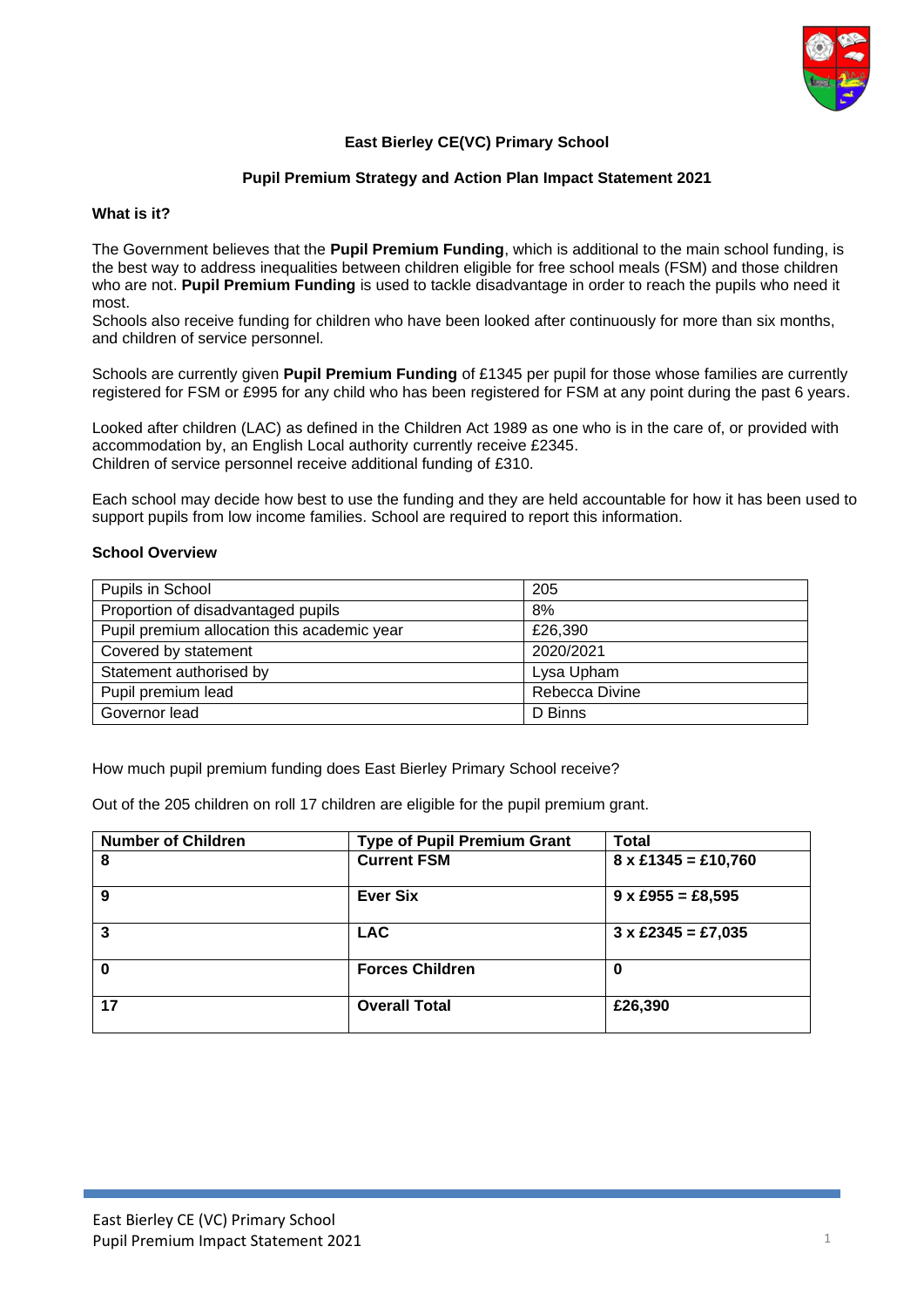

## **How is Pupil Premium Spent at East Bierley?**

At East Bierley we use pupil premium funding to provide the best possible education for our children. The money is used in a variety of ways to accelerate progress and make sure the gap between pupil premium children and all others is minimal. The money is spent on a variety of interventions to support both academic and social and emotional needs. We also use the money to provide experiences to enrich a child's school experience.

All our children get Quality First Teaching, our teachers ensure that all children are provided with well-planned differentiated lessons to meet all their needs. If a child is entitled to pupil premium funding they may become part of our whole school intervention plan where they would receive additional interventions weekly to meet any of their specific needs. Their needs are identified through; closely tracking data to monitor their academic needs and discussions with their class teachers and support staff to discuss any pastoral needs. Interventions are set up where needed and run by school support staff, our nurture worker and the senior leadership team.

Interventions currently include: Read, Write inc, Nessy, Code X, Acceleread/Accelewrite, tailored speech and language programmes, Toe by Toe, Therapeutic Writing, precision teaching, social skills group, motor skills group, small group phonic sessions, nurture PE, First at numbers and tailored catch up maths sessions looking at any misconceptions found in the lessons. It has also funded resources to test for specific needs such as dyslexia and dyscalculia.

Pupil premium money has previously funded enrichment activities such as; attending school activity clubs, breakfast and afterschool wrap around care, holiday activity clubs and funding towards school trips. The money has been used to provide assistance to ensure children have school attendance that will enable them to access our provision in order to narrow the gap in outcomes with other children. A large proportion of the money has been used to support children through the pandemic by providing the right resources, setting up laptops and providing social and emotional support through the use of our trained nurture worker.

The Senior Leadership Team have spent allocated time providing additional in class support and support over unstructured times to help ease all children back into school after the pandemic. They have made sure that they have had a focus on Pupil Premium children. Having this oversight has meant that both pastoral needs and academic needs have been monitored. Although this is not costed in the below statement it has costed in time and has shown to beneficial effects.

Pupil Premium Strategy Aims

- To address children's emotional needs brought about due to the Covid-19 pandemic.
- To provide nurture support to children to enable them to learn and flourish.
- To provide additional support during unstructured times to help children play appropriately and turn take building positive relationships with their peers.
- To focus on SEMH needs specifically; anxiety, self-confidence and overall emotional well-being.
- To support children at home with their learning during the pandemic by providing additional resources, visits and telephone conversations.
- To provide speech and language support to enable children to; communicate their ideas, understand vocabulary, follow instructions and communicate their feelings.
- To have any resources needed to meet children's specific individual targets on PEPS or to individual plans.
- To run targeted interventions to help support children with specific needs.
- To enrich experiences by providing a wider range of opportunities in and out of school for pupils.
- To identify children with dyslexia and provide appropriate/targeted interventions.
- To narrow the gap across all core subjects for pupil premium and non-pupil premium children.
- To provide breakfast club where needed to ensure children are ready to learn before the school day starts.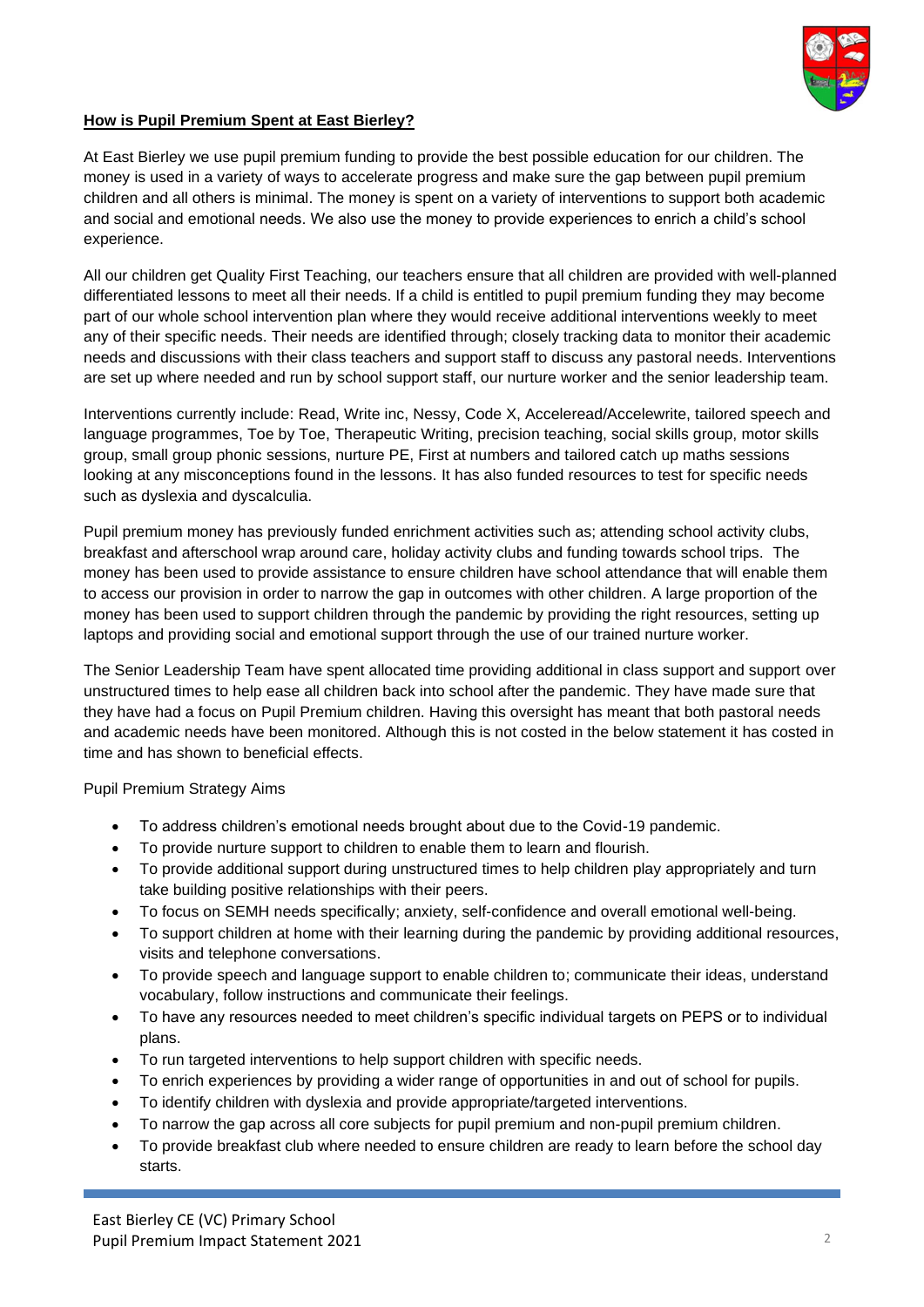

| <b>Strategy</b><br>Aims/Target                                              | <b>Action</b>                                                                                                                                                                                                                                                                             | Evidence and<br>rationale                                                                                                  | <b>Monitoring and</b><br>Implementation                                                                                                                                                                                                                                                                                                  | Cost                                                                                                                                                                                |
|-----------------------------------------------------------------------------|-------------------------------------------------------------------------------------------------------------------------------------------------------------------------------------------------------------------------------------------------------------------------------------------|----------------------------------------------------------------------------------------------------------------------------|------------------------------------------------------------------------------------------------------------------------------------------------------------------------------------------------------------------------------------------------------------------------------------------------------------------------------------------|-------------------------------------------------------------------------------------------------------------------------------------------------------------------------------------|
| To address the<br>impact of lockdown<br>on Mental health<br>and Well-being. | To do additional<br>whole class PSHE<br>sessions.<br>Invest in more<br><b>SEMH</b> picture<br>books.<br>Increased number<br>of small group<br>sessions with<br>nurture lead.<br>Additional<br>Therapeutic writing<br>sessions.<br>Provide one to one/<br>small groups<br>nurture support. | It is important<br>that children<br>have their basic<br>needs met so<br>that they can<br>concentrate on<br>their learning. | Teachers/TAs and<br>SLT to log behaviour<br>incidents on Integris.<br>This to be monitored<br>by SLT.<br>Behaviour diaries/logs<br>to be used when<br>needed.<br>One to one<br>discussions with<br>individuals when<br>needed to track<br>feelings.<br>Observations.<br>Meetings/telephone<br>conversations with<br>parents when needed. | No additional<br>cost.<br>No additional<br>cost as won a<br>grant to cover<br>the cost of<br>books.<br>No additional<br>cost SLT time.<br>Costed in<br><b>Nurture</b><br>provision. |

Additional PSHE sessions have had a positive impact on the mental health of all children. The use of picture books has become embedded in everyday practise in school to address different SEMH needs. Observations of children in the classroom and in the playground have shown that children are becoming more able to verbalise how they are feeling.

Therapeutic writing sessions have enabled children to express how they are feeling in a creative way. All children who have taken part in these sessions have said that they have enjoyed them, but the impact needs to be reviewed over a longer period of time.

| <b>Strategy</b><br>Aims/Target                             | <b>Action</b>                                                                           | <b>Evidence and</b><br>rationale                                                                 | <b>Monitoring and</b><br>Implementation                                                                           | Cost                                    |
|------------------------------------------------------------|-----------------------------------------------------------------------------------------|--------------------------------------------------------------------------------------------------|-------------------------------------------------------------------------------------------------------------------|-----------------------------------------|
| To address the<br>impact of lockdown<br>on pupil progress. | Additional adults to<br>go into class to<br>help targeted<br>pupils.<br>Use of same day | Small group<br>tuition $EEF + 4$<br>months. Proven<br>in school to<br>increase<br>confidence and | Teachers to track<br>progress on PAT<br>sheets with pupil<br>premium highlighted.<br><b>Termly Pupil Progress</b> | No additional<br>cost SLT time<br>used. |
| <b>Impact</b>                                              | intervention.                                                                           | boost results.                                                                                   | meetings with SLT.                                                                                                |                                         |
|                                                            | Deducing the retie in close has hed a positive impost on all children                   |                                                                                                  |                                                                                                                   |                                         |

Reducing the ratio in class has had a positive impact on all children.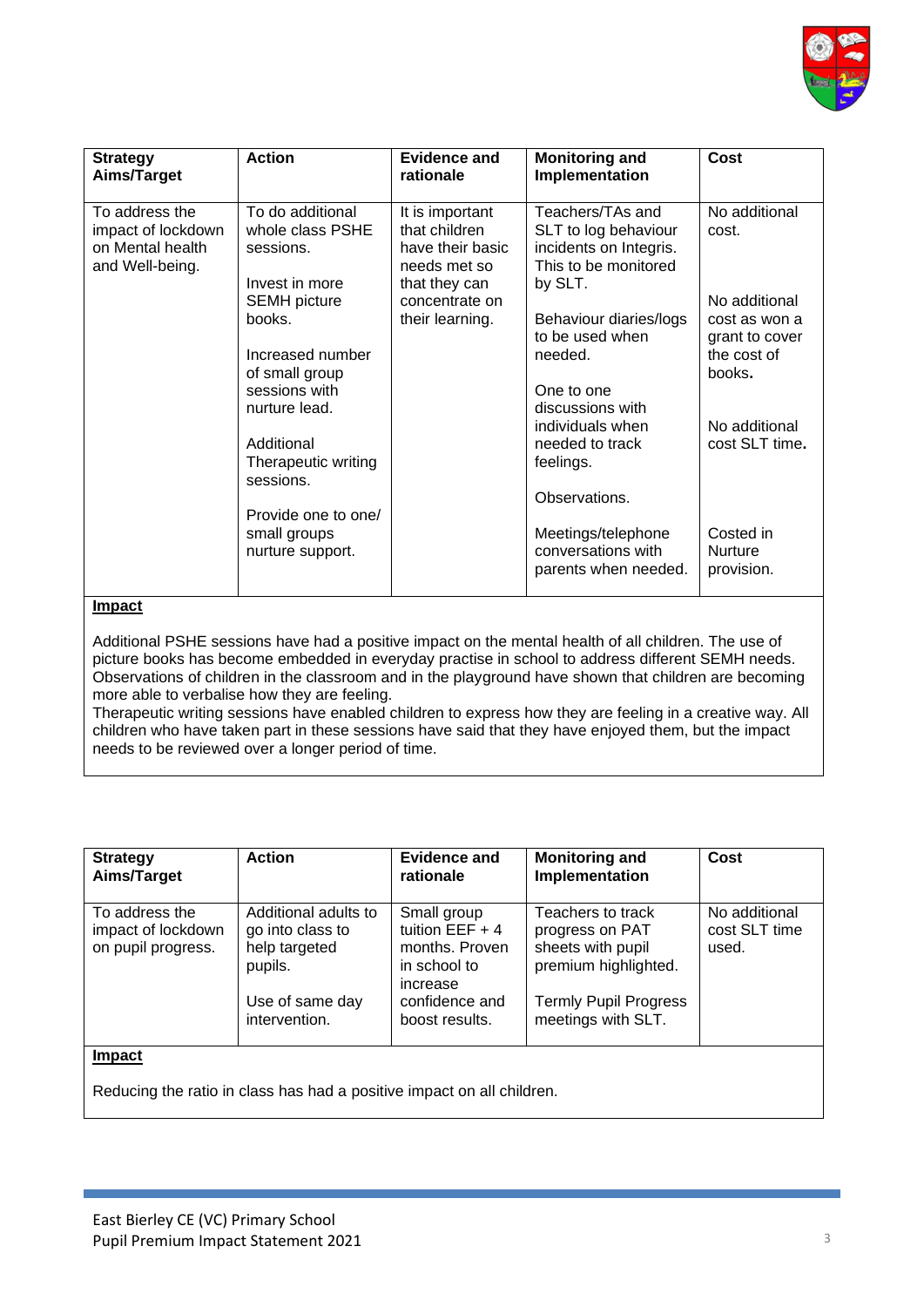

| <b>Strategy</b><br>Aims/Target                                                                                                                                                                                                                                                                                                      | <b>Action</b>                                                                                                                                                                                                                                                    | Evidence and<br>rationale                                                                                               | <b>Monitoring and</b><br>Implementation | Cost                                                                                           |
|-------------------------------------------------------------------------------------------------------------------------------------------------------------------------------------------------------------------------------------------------------------------------------------------------------------------------------------|------------------------------------------------------------------------------------------------------------------------------------------------------------------------------------------------------------------------------------------------------------------|-------------------------------------------------------------------------------------------------------------------------|-----------------------------------------|------------------------------------------------------------------------------------------------|
| To address the<br>impact of lockdown<br>on social<br>interactions and<br>group play.                                                                                                                                                                                                                                                | Additional adults<br>out over lunch to<br>help children have<br>positive interactions<br>with each other.<br>Additional adults to<br>facilitate group<br>games and<br>encourage children<br>to play.<br>Restorative circles<br>used to resolve any<br>incidents. | Research shows<br>that if children<br>are happy and<br>have their basic<br>needs met they<br>will be ready to<br>learn. | Observations.<br>Pupil voice.           | No additional<br>cost SLT time<br>used.<br>Sports Coach<br>used. Costed<br>with Nurture<br>PE. |
| <b>Impact</b><br>Pupil voice has shown that children are enjoying playing set games with adults to help. Parental<br>feedback has shown that children are enjoying the structured games offered at playtime.<br>Integris logs show that there were less incidents linked to falling out when more structured games were<br>offered. |                                                                                                                                                                                                                                                                  |                                                                                                                         |                                         |                                                                                                |

| <b>Strategy</b><br>Aims/Target                                                       | <b>Action</b>                                                                                                                                                                                | Evidence and<br>rationale                                                                                                                | <b>Monitoring and</b><br>Implementation  | Cost                                                                                                       |
|--------------------------------------------------------------------------------------|----------------------------------------------------------------------------------------------------------------------------------------------------------------------------------------------|------------------------------------------------------------------------------------------------------------------------------------------|------------------------------------------|------------------------------------------------------------------------------------------------------------|
| To ensure the well-<br>being of pupil<br>premium by<br>providing nurture<br>support. | To provide small<br>group work session<br>to deal with specific<br>SEMH needs.<br>To provide one to<br>one sessions to<br>work on targets to<br>meet individual's<br>specific SEMH<br>needs. | Research shows<br>that children who<br>have good<br>mental health<br>and a range of<br>coping strategies<br>achieve better in<br>school. | Pupil observations.<br>Pupil interviews. | <b>Nurture</b><br>provision for<br>pupil premium<br>children<br>Cost covered<br>in below<br>nurture figure |
| <b>Impact</b>                                                                        | To provide milk for<br>the children who<br>want it.                                                                                                                                          | Good for<br>nutrition.                                                                                                                   |                                          | £11.65 x10<br>£11.50 x 12<br>$=$ £254.50                                                                   |
|                                                                                      |                                                                                                                                                                                              |                                                                                                                                          |                                          |                                                                                                            |

Our nurture worker has reported increased confidence amongst the children she works with.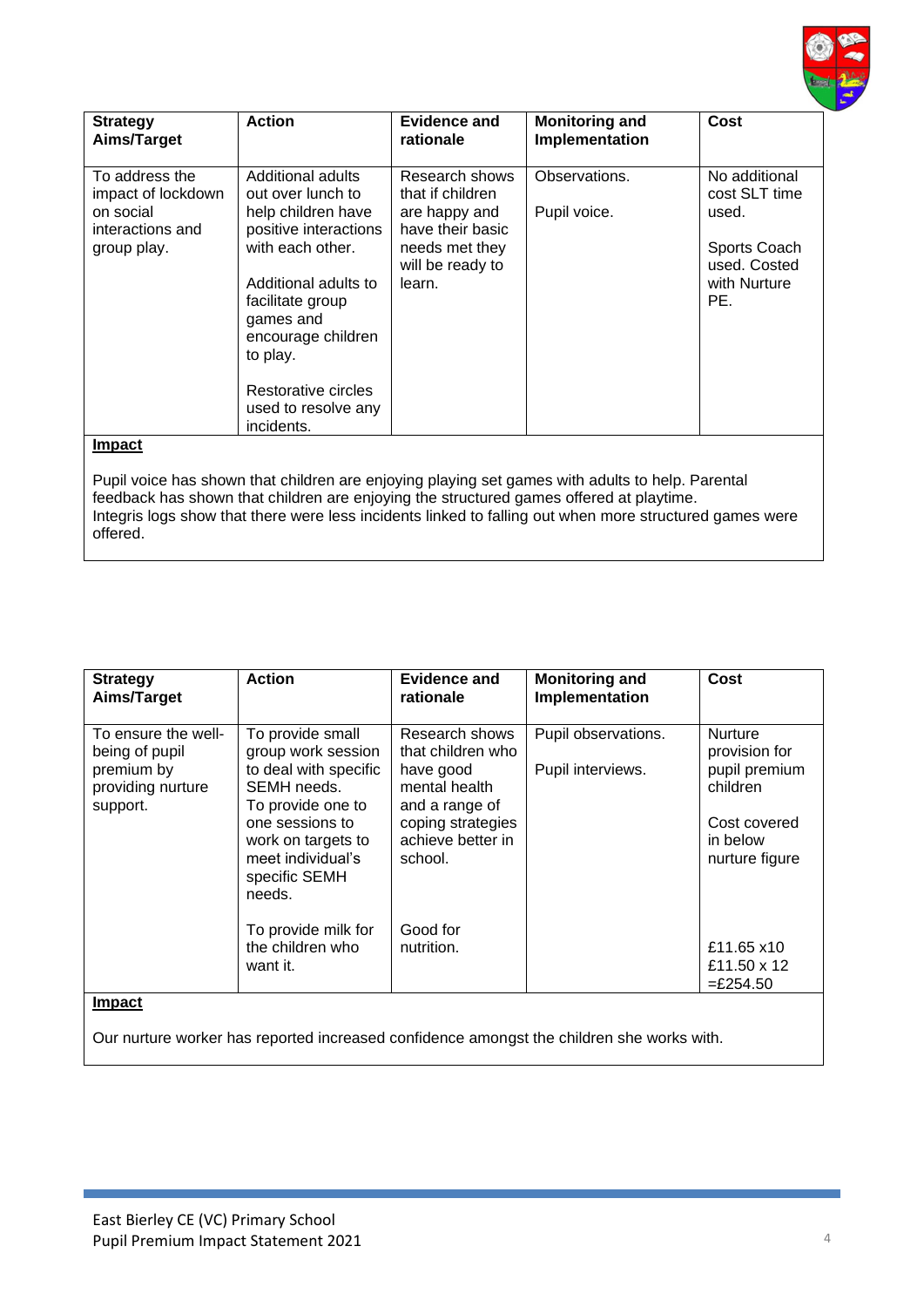

| <b>Strategy</b><br>Aims/Target                                                          | <b>Action</b>                                                                                                                                            | Evidence and<br>rationale                                                                                                             | <b>Monitoring and</b><br>Implementation                                                                                                                                                               | Cost                                       |
|-----------------------------------------------------------------------------------------|----------------------------------------------------------------------------------------------------------------------------------------------------------|---------------------------------------------------------------------------------------------------------------------------------------|-------------------------------------------------------------------------------------------------------------------------------------------------------------------------------------------------------|--------------------------------------------|
| To provide<br>additional PE<br>sessions for PP<br>children in a small<br>nurture group. | To provide an<br>opportunity for<br>small group PE<br>sessions to build<br>children's<br>confidence and<br>work on resilience<br>and teamwork<br>skills. | School<br>observations<br>have shown that<br>small group<br>sessions boost<br>self-esteem and<br>promote co-<br>operative<br>working. | Observations used to<br>monitor progress.                                                                                                                                                             | £7275<br>(nurture PE<br>and<br>enrichment) |
| <b>Impact</b>                                                                           |                                                                                                                                                          |                                                                                                                                       | Increased confidence and resilience amongst the children who take part. Class teachers have reported<br>that children who attend nurture PE sessions then contribute more in whole class PE sessions. |                                            |

| <b>Strategy</b><br>Aims/Target                                                                       | <b>Action</b>                                                                                                                                                                                             | Evidence and<br>rationale                                                                  | <b>Monitoring and</b><br>Implementation                     | Cost                                                                                         |
|------------------------------------------------------------------------------------------------------|-----------------------------------------------------------------------------------------------------------------------------------------------------------------------------------------------------------|--------------------------------------------------------------------------------------------|-------------------------------------------------------------|----------------------------------------------------------------------------------------------|
| To ensure that<br>Pupil premium<br>children have the<br>equipment they<br>needed during<br>lockdown. | Setting up of<br>laptops for pupil<br>premium children.<br>Delivery of laptops.<br>Delivery of food<br>parcels.<br>Delivery of pupil<br>premium play<br>packs.<br>Phone call check<br>ins/welfare checks. | Children need<br>the right<br>technology and<br>equipment to<br>access online<br>learning. | Questionnaires via<br>Teams.<br>Telephone<br>conversations. | IT support<br>£324<br>Deliveries of<br>equipment-<br>Voluntary so<br>no additional<br>costs. |
| <b>Impact</b>                                                                                        |                                                                                                                                                                                                           |                                                                                            |                                                             |                                                                                              |

Children over lockdown had access to a laptop if they needed it, or they were in school. At the start of Lockdown children had sandwiches delivered and then vouchers were provided.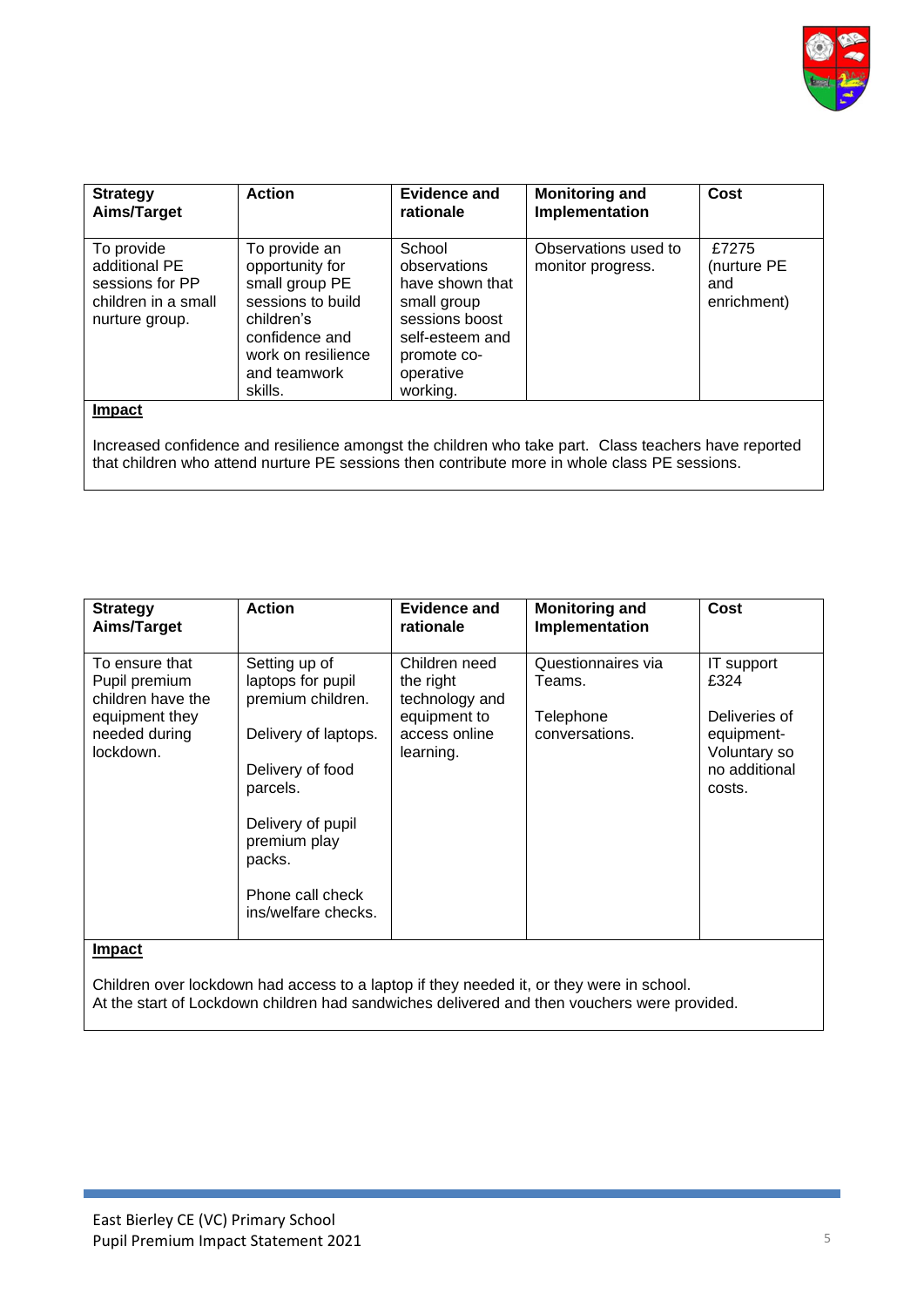

| <b>Strategy</b>                                                     | <b>Action</b>                                                                                                                                                                                    | <b>Evidence and</b>                                                                                                | <b>Monitoring and</b>                                                                                                                                 | Cost                                                                                                                                                      |
|---------------------------------------------------------------------|--------------------------------------------------------------------------------------------------------------------------------------------------------------------------------------------------|--------------------------------------------------------------------------------------------------------------------|-------------------------------------------------------------------------------------------------------------------------------------------------------|-----------------------------------------------------------------------------------------------------------------------------------------------------------|
| Aims/Target                                                         |                                                                                                                                                                                                  | rationale                                                                                                          | Implementation                                                                                                                                        |                                                                                                                                                           |
| To improve the<br>reading ages of all<br>pupil premium<br>children. | To provide Ruth<br>Misken catch up<br>sessions 1:1.                                                                                                                                              | Evidence based<br>intervention.<br>$EEF + 3$ months.                                                               | Reading intervention<br>teaching assistant to<br>feed back to<br>SENDco/class<br>teachers at least half-<br>termly on individual<br>progress.         | 2 hours per<br>week<br>£5202.60                                                                                                                           |
|                                                                     | Precision teaching<br>used to learn<br>sounds and words.                                                                                                                                         | This method has<br>been used<br>previously and<br>has had a<br>positive impact                                     | Precision teaching<br>tracker sheets used.                                                                                                            | 10 minutes per<br>day for 8 pupils<br>6 hours 40<br>minutes £83.73<br>per week<br>£3265.60                                                                |
|                                                                     | Children where<br>necessary to be<br>read with daily to<br>improve fluency<br>and understanding.                                                                                                 | One to one<br>tuition EEF +5<br>months.                                                                            | Phonics checks<br>completed to look at<br>progress<br>Pupil progress<br>meetings to track<br>progress.<br>Reading ages to be<br>checked twice a year. | No additional<br>cost for<br>tracking<br>progress.                                                                                                        |
|                                                                     | To complete<br>additional guided<br>reading sessions<br>with TAs. Using<br>Reading<br>Rocketeers or<br>phonic books.<br>Pupil progress<br>meetings to monitor<br>the progress of PP<br>children. | Small group<br>tuition $EEF + 4$<br>months. Proven<br>in school to<br>increase<br>confidence and<br>boost results. | Teachers to track<br>reading progress on<br>PAT sheets with pupil<br>premium highlighted                                                              | 20 minutes per<br>week during<br>lesson time for<br>4 children<br>within larger<br>group. Costed<br>lower down in<br>TA figure.<br>No additional<br>cost. |

Due to the increased frequency of reading, children have shown an increase in confidence and love for books.

Reading will continue to be a focus on the next pupil premium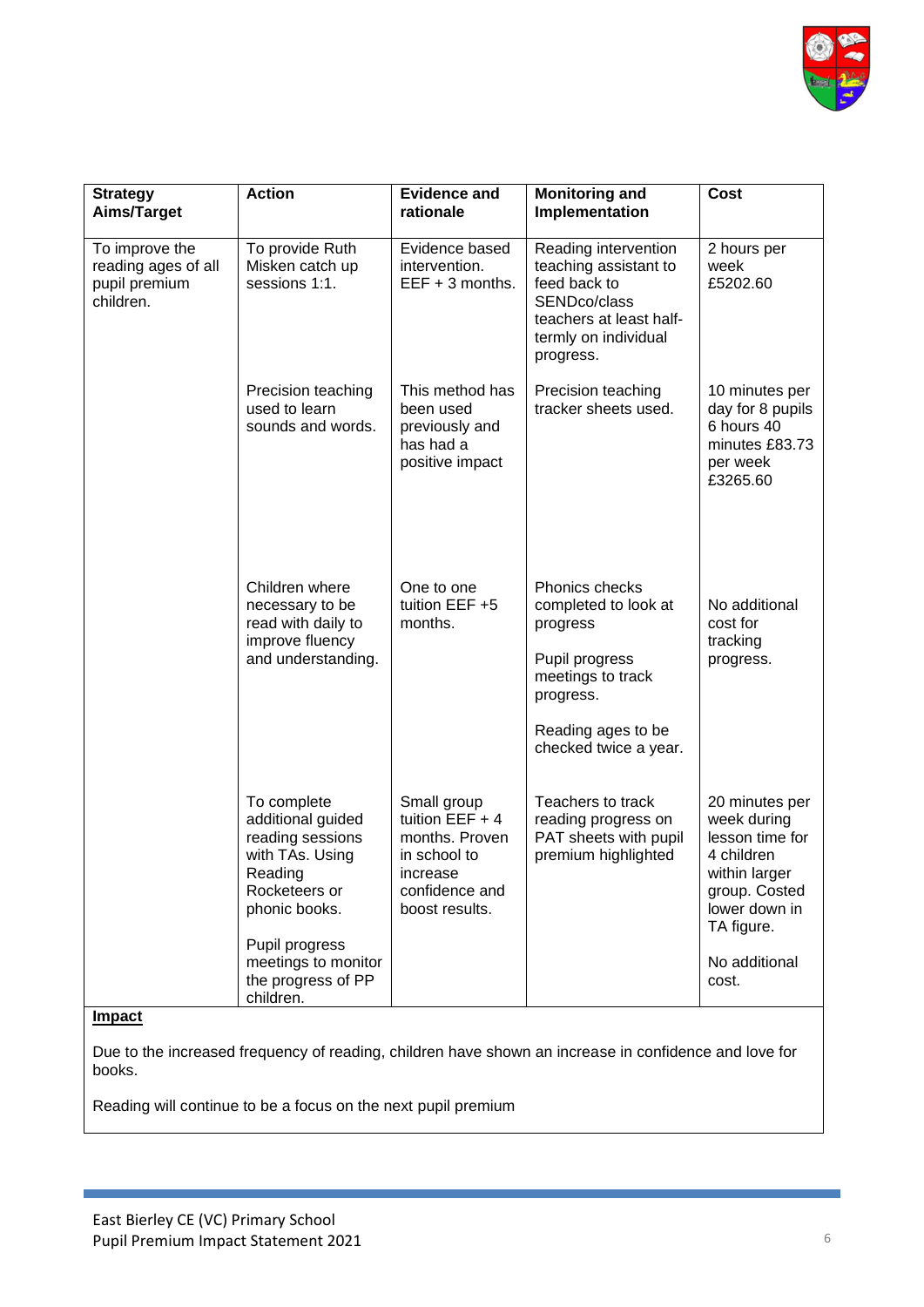

| <b>Strategy</b>                                                                   | <b>Action</b>                                                                               | <b>Evidence and</b>                                                                   | <b>Monitoring and</b>                                                  | Cost                                                            |
|-----------------------------------------------------------------------------------|---------------------------------------------------------------------------------------------|---------------------------------------------------------------------------------------|------------------------------------------------------------------------|-----------------------------------------------------------------|
| Aims/Target                                                                       |                                                                                             | rationale                                                                             | Implementation                                                         |                                                                 |
| To make sure that<br>all PP children<br>receive high quality<br>phonics teaching. | To provide daily<br>small group<br>phonics session for<br>children who need<br>to catch up. | Small group<br>tuition $EEF + 4$<br>months. Proven<br>in school to<br>increase        | Pupil progress<br>meetings.<br>Internal school<br>tracking of phonics. | No additional<br>cost as this is<br>part of our<br>normal daily |
|                                                                                   | To use assessment<br>data to identify the                                                   | confidence and<br>boost results.                                                      |                                                                        | routine.                                                        |
|                                                                                   | gaps in phonics<br>knowledge and<br>plan appropriate<br>interventions.                      | Strategy used in<br>previous years<br>and has been<br>effective to<br>improve phonics |                                                                        |                                                                 |
|                                                                                   | To provide relevant<br>training for Staff<br>who teach phonics.                             | knowledge.                                                                            |                                                                        |                                                                 |
|                                                                                   | To buy resources<br>needed to help with<br>phonics.                                         |                                                                                       |                                                                        |                                                                 |
| <u>Impact</u>                                                                     |                                                                                             |                                                                                       |                                                                        |                                                                 |

Small group sessions have increased children's confidence and their phonic gaps are being filled. Staff are more confident to deliver phonics interventions after training. Identified that more decodable books need to be bought.

| <b>Strategy</b>                         | <b>Action</b>                        | Evidence and                                | <b>Monitoring and</b>                | Cost |
|-----------------------------------------|--------------------------------------|---------------------------------------------|--------------------------------------|------|
| Aims/Target                             |                                      | rationale                                   | Implementation                       |      |
| To give all PP                          | To provide a range                   | Evidence shows that                         | Children will                        |      |
| premium children a<br>love for reading. | of books children<br>can borrow.     | a love for books<br>helps to create a love  | express their love<br>for reading.   | £600 |
|                                         |                                      | for learning and<br>improves well-being.    |                                      |      |
|                                         |                                      |                                             |                                      |      |
|                                         | To buy picture                       | Stories are a good                          | Children will feel                   |      |
|                                         | books to support<br>the teaching of  | way to talk about the<br>emotions children  | calm and their<br>well-being will be |      |
|                                         | emotions                             | feel.                                       | improved.                            |      |
|                                         |                                      |                                             | Children will have<br>a greater      |      |
|                                         |                                      |                                             | understanding of                     |      |
|                                         | To increase the                      |                                             | a range of<br>emotions.              |      |
|                                         | reading ages of PP                   | Increasing a child's<br>reading age/fluency |                                      |      |
|                                         | children. Buy catch                  | will increase                               |                                      |      |
|                                         | up reading reading<br>rocketeers and | confidence helping to<br>spark a love for   |                                      |      |
|                                         | Floppy's phonics.                    | reading,                                    |                                      |      |
|                                         |                                      |                                             |                                      |      |
|                                         | To have daily Dear                   |                                             |                                      |      |
|                                         | time for all children.               |                                             |                                      |      |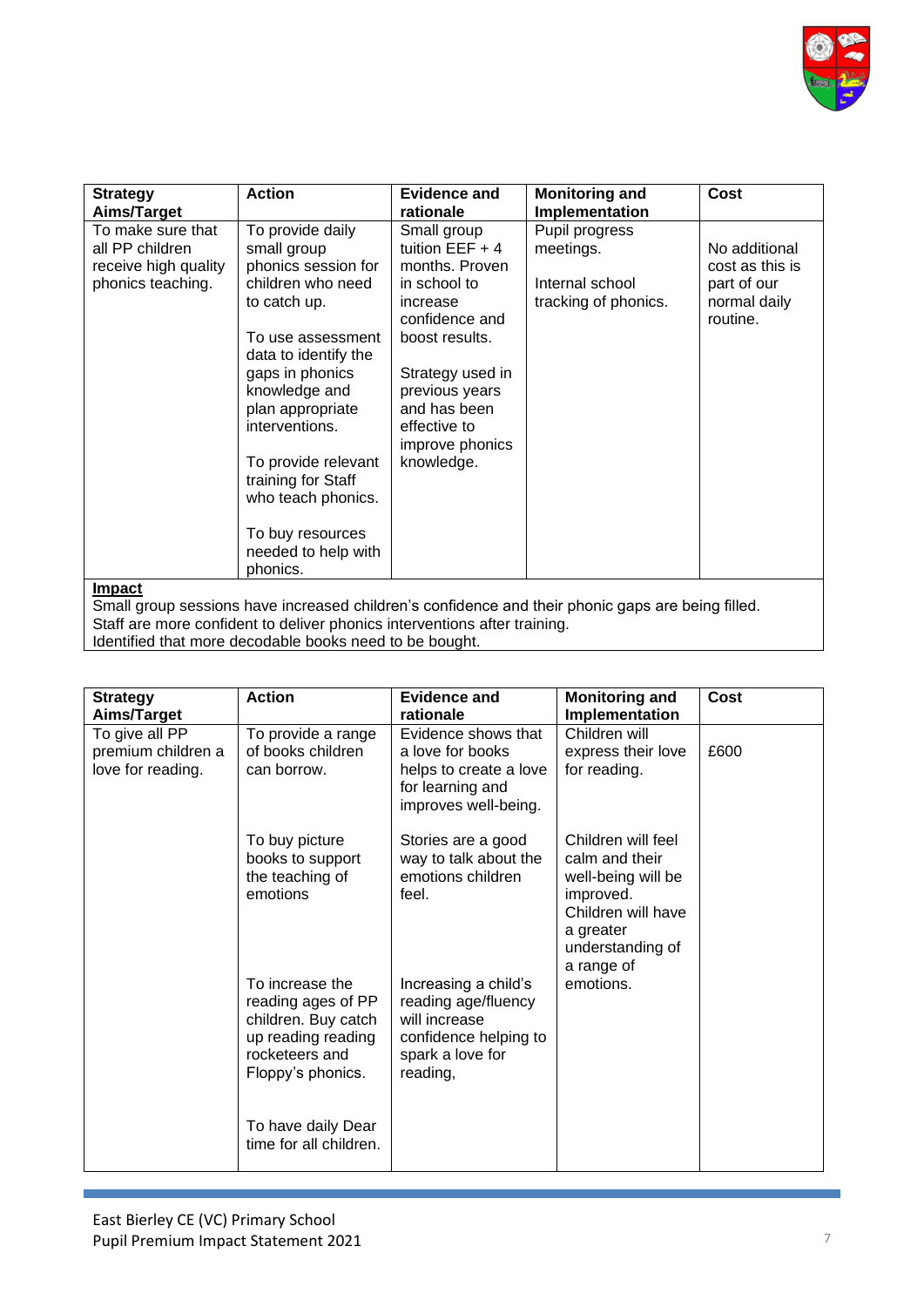

|  | story<br>have<br>daily<br>ັ<br>tıme<br>childrer<br>tor<br>all<br>ren. |  |  |  |
|--|-----------------------------------------------------------------------|--|--|--|
|--|-----------------------------------------------------------------------|--|--|--|

The school has a real reading focus and children show a love for books,

| <b>Strategy</b>                                                                            | <b>Action</b>                                                                                                                                                                                                                             | Evidence and                                                                                                                                                                                                                                   | <b>Monitoring and</b>                                                                          | Cost                   |
|--------------------------------------------------------------------------------------------|-------------------------------------------------------------------------------------------------------------------------------------------------------------------------------------------------------------------------------------------|------------------------------------------------------------------------------------------------------------------------------------------------------------------------------------------------------------------------------------------------|------------------------------------------------------------------------------------------------|------------------------|
| Aims/Target                                                                                |                                                                                                                                                                                                                                           | rationale                                                                                                                                                                                                                                      | Implementation                                                                                 |                        |
| To ensure that all<br>PP children have<br>access to<br>enrichment<br>activities in school. | To provide a range<br>of opportunities for<br>children to learn<br>specific skills in;<br>sewing, art, DT,<br>computing, cooking<br>etc<br>To provide in house<br>and external<br>training to support<br>teacher skills and<br>knowledge. | Strategy used in<br>previous year<br>has shown to<br>have had a<br>positive effect on<br>children's well-<br>being and<br>confidence.<br>This has given<br>children a range<br>of opportunities<br>they may not<br>have had<br>outside school. | Pupil surveys.<br>Monitoring of<br>behaviour logs and<br>any behaviour diaries.                | No additional<br>cost. |
| <b>Impact</b>                                                                              |                                                                                                                                                                                                                                           |                                                                                                                                                                                                                                                | Pupil voice has shown that children really enjoy enrichment and the opportunities it provides. |                        |

| <b>Strategy</b>                                                                       | <b>Action</b>                                                         | <b>Evidence and</b>                                                                                                       | <b>Monitoring and</b>                                                                          | Cost                                                                     |
|---------------------------------------------------------------------------------------|-----------------------------------------------------------------------|---------------------------------------------------------------------------------------------------------------------------|------------------------------------------------------------------------------------------------|--------------------------------------------------------------------------|
| Aims/Target                                                                           |                                                                       | rationale                                                                                                                 | <b>Implementation</b>                                                                          |                                                                          |
| To provide<br>appropriate clubs<br>and provision for in<br>and out of school<br>care. | To provide a range<br>of opportunities<br>beyond the school<br>day.   | It is important to<br>provide a wide<br>range of<br>opportunities<br>that may not be<br>accessed out of<br>school.        | Clubs offered free of<br>charge to pupil<br>premium children.                                  | £0 No clubs<br>available due<br>to on-going<br>Covid-19<br>restrictions. |
|                                                                                       | To provide<br>breakfast club and<br>afterschool club<br>where needed. | It is important<br>that children<br>have their basic<br>needs met<br>before starting<br>school so that<br>they can learn. | Where needed<br>breakfast club and<br>after school club<br>offered to families who<br>need it. | £0 No uptake<br>this year for PP<br>places.                              |
| <b>Impact</b>                                                                         | This year there was no uptake to any places offered.                  |                                                                                                                           |                                                                                                |                                                                          |
|                                                                                       |                                                                       |                                                                                                                           |                                                                                                |                                                                          |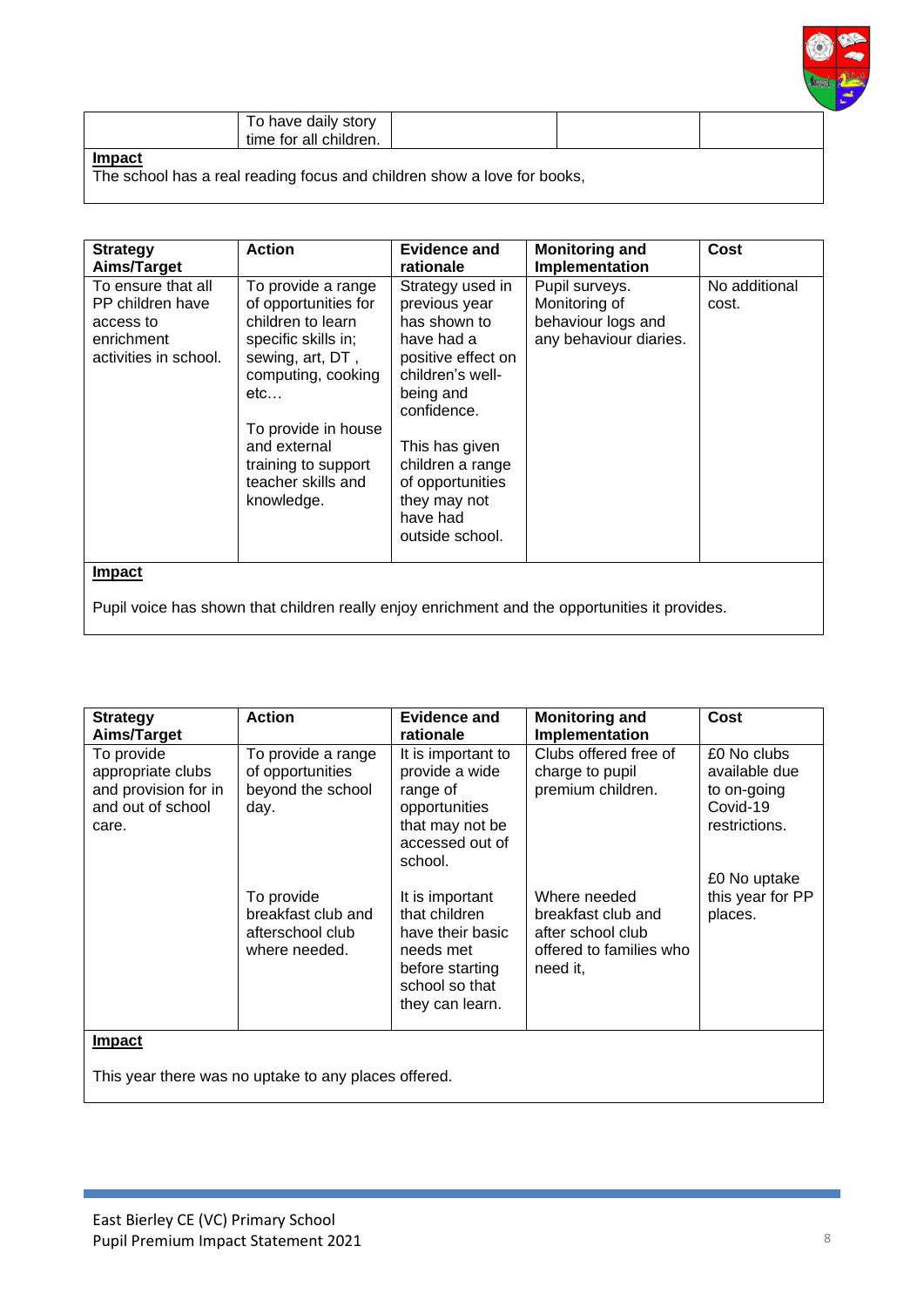

| <b>Strategy</b>  | <b>Action</b>      | Evidence and      | <b>Monitoring and</b>  | Cost             |
|------------------|--------------------|-------------------|------------------------|------------------|
| Aims/Target      |                    | rationale         | Implementation         |                  |
| To screen and    | To screen children | Any unmet need    | Teachers/parents can   | Cost Of the      |
| provide dyslexia | for Dyslexia where | has a negative    | request a test for a   | screener         |
| support for PP   | necessary.         | impact on         | child. The test is set | £75              |
| children where   |                    | progress.         | up by the SENDco       |                  |
| needed.          |                    |                   | and completed          |                  |
|                  |                    |                   | alongside a TA. If the |                  |
|                  |                    |                   | test shows dyslexic    |                  |
|                  |                    |                   | traits then strategies |                  |
|                  |                    |                   |                        |                  |
|                  |                    |                   | will be put in place.  |                  |
|                  |                    |                   |                        |                  |
|                  |                    |                   |                        |                  |
|                  | Nessy on line      | Previously has    | Nessy or precision     |                  |
|                  | programme.         | had a positive    | teaching used to help  | £25 for $4$      |
|                  |                    | impact on         | support children with  | children= $£100$ |
|                  |                    | children's        | dyslexia.              |                  |
|                  |                    | confidence and    |                        |                  |
|                  |                    | spelling.         |                        |                  |
|                  |                    |                   |                        |                  |
|                  |                    |                   |                        |                  |
|                  | Provide coloured   | When reading-     | Overlays provided      | £22              |
|                  |                    | check for impact. |                        |                  |
|                  | overlays.          |                   |                        |                  |
| Imnact           |                    |                   |                        |                  |

The GL Screener has been used successfully used to identify children with dyslexia. Nessy is well liked by all the children who have taken part in the intervention.

Class teachers have reported that children have been more willing to write and reading has improved. Children have said that overlays have helped.

| <b>Strategy</b><br>Aims/Target                      | <b>Action</b>                                                                                            | <b>Evidence and</b><br>rationale                                                                  | <b>Monitoring and</b><br>Implementation                                                                        | Cost                   |
|-----------------------------------------------------|----------------------------------------------------------------------------------------------------------|---------------------------------------------------------------------------------------------------|----------------------------------------------------------------------------------------------------------------|------------------------|
| To plan in<br>opportunities to<br>build resilience. | To provide<br>opportunities to<br>play games/<br>activities that build<br>resilience in small<br>groups. | Evidence shows<br>that children with<br>good mental<br>health are<br>happier and<br>achieve more. | Observations of<br>children will show that<br>they are happier.<br>Children will say that<br>they are happier. | No additional<br>cost. |
| Impact                                              |                                                                                                          |                                                                                                   |                                                                                                                |                        |

The strategy has shown an increase in resilience, but this is something that needs to continue.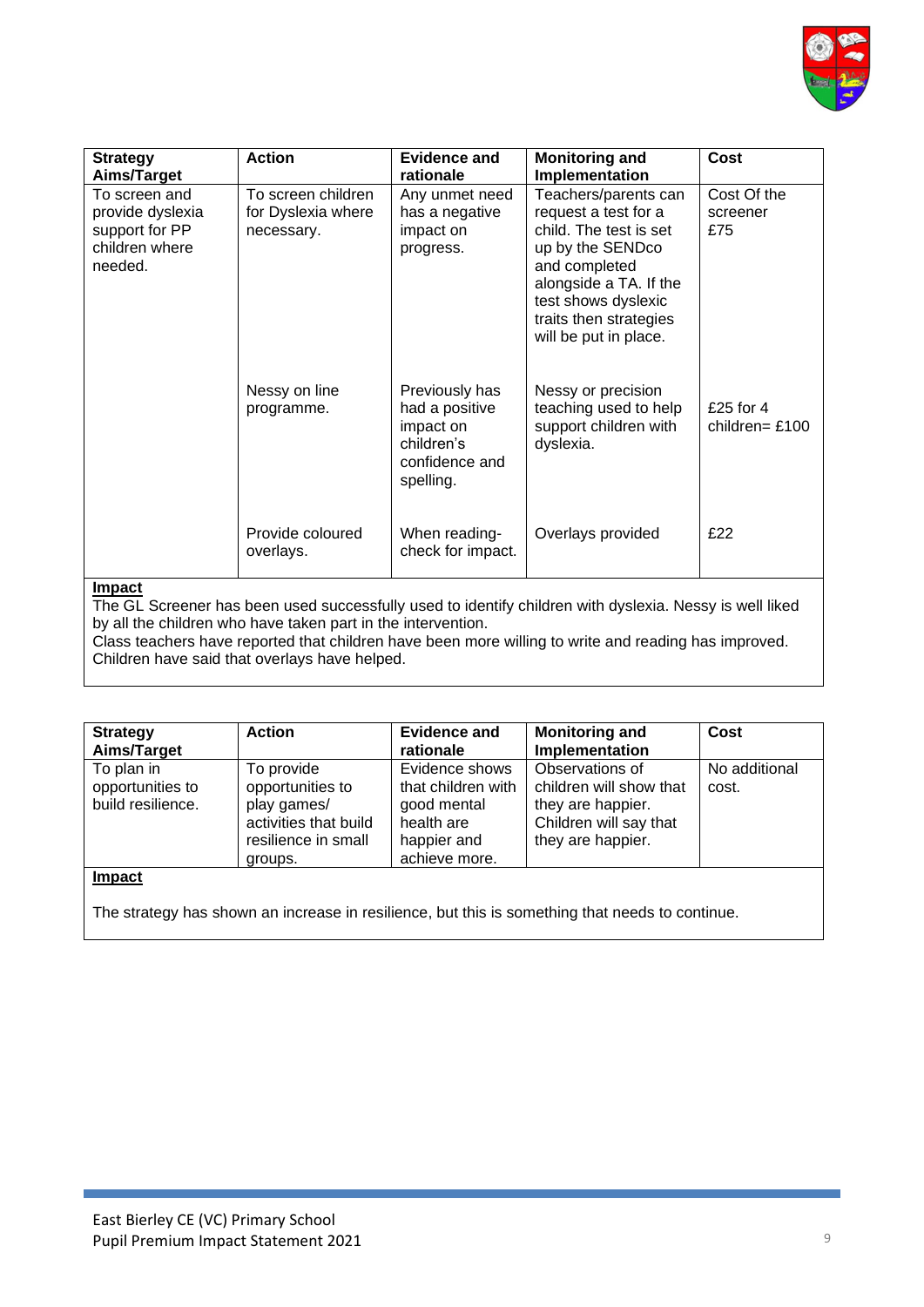

| <b>Strategy</b><br>Aims/Target            | <b>Action</b>                                 | <b>Evidence and</b><br>rationale                                               | <b>Monitoring and</b><br>Implementation                               | Cost |
|-------------------------------------------|-----------------------------------------------|--------------------------------------------------------------------------------|-----------------------------------------------------------------------|------|
| To provide Physical<br>aids where needed. | To buy writing<br>slopes, wobble<br>cushions. | Supporting a<br>child's physical<br>needs improves<br>educational<br>outcomes. | Look for<br>improvements in<br>work/concentration<br>and pupil voice. | £150 |
| <b>Impact</b>                             |                                               |                                                                                |                                                                       |      |

Children who need physical aids are using them in class. Children have said that writing slopes and wobble cushions have helped with their writing.

| <b>Strategy</b>                                                                       | <b>Action</b>                                                                                                                                                                                                          | <b>Evidence and</b>                                                                                                                                                                                                                                                       | <b>Monitoring and</b>                            | Cost                                                                                         |
|---------------------------------------------------------------------------------------|------------------------------------------------------------------------------------------------------------------------------------------------------------------------------------------------------------------------|---------------------------------------------------------------------------------------------------------------------------------------------------------------------------------------------------------------------------------------------------------------------------|--------------------------------------------------|----------------------------------------------------------------------------------------------|
| Aims/Target                                                                           |                                                                                                                                                                                                                        | rationale                                                                                                                                                                                                                                                                 | Implementation                                   |                                                                                              |
| To close the gap<br>between PP and<br>non-PP children<br>across all core<br>subjects. | To provide<br>evidence-based<br>interventions for<br><b>English and Maths</b><br>to close the gap<br>between pupil<br>premium and non-<br>pupil premium<br>children in small<br>groups and one to<br>one where needed. | Well deployed<br>teaching<br>assistants in<br>class to deliver<br>same day<br>intervention and<br>more specific<br>interventions<br>such as; First<br>and Number,<br>Ruth Misken,<br>Accelread,<br>precision<br>teaching,<br>Accelread<br>Accelwrite etc<br>EEF $+3$ TO 4 | Pupil progress<br>meetings to track<br>progress. | £4700<br>allocated For<br>TAs time in<br>class to work<br>with Pupil<br>Premium<br>children. |
| <b>Impact</b>                                                                         |                                                                                                                                                                                                                        | months                                                                                                                                                                                                                                                                    |                                                  |                                                                                              |
|                                                                                       |                                                                                                                                                                                                                        |                                                                                                                                                                                                                                                                           |                                                  |                                                                                              |

Interventions are set up and children are making progress. Gaps and misconceptions are being identified quickly and interventions put in place.

| <b>Strategy</b><br>Aims/Target                                                                         | <b>Action</b>                                                                                | Evidence and<br>rationale                                                                  | <b>Monitoring and</b><br>Implementation                                 | Cost                                                                                                                                              |
|--------------------------------------------------------------------------------------------------------|----------------------------------------------------------------------------------------------|--------------------------------------------------------------------------------------------|-------------------------------------------------------------------------|---------------------------------------------------------------------------------------------------------------------------------------------------|
| To set appropriate<br><b>SMART</b> targets<br>where necessary<br>for pupil<br>premium/LAC<br>children. | Targets to be used<br>where necessary to<br>support specific<br>needs and track<br>progress. | Research shows<br>that smart<br>targets are more<br>effective at<br>promoting<br>progress. | Small steps of<br>progress will be<br>monitored using smart<br>targets. | In-house<br>training is for<br>all children so<br>no additional<br>cost<br>TA to work 1:1<br>and in small<br>groups with<br>LAC children<br>£7035 |
| Impact                                                                                                 |                                                                                              |                                                                                            |                                                                         |                                                                                                                                                   |
|                                                                                                        | SMART targets have impacted positively on individual children's progress.                    |                                                                                            |                                                                         |                                                                                                                                                   |